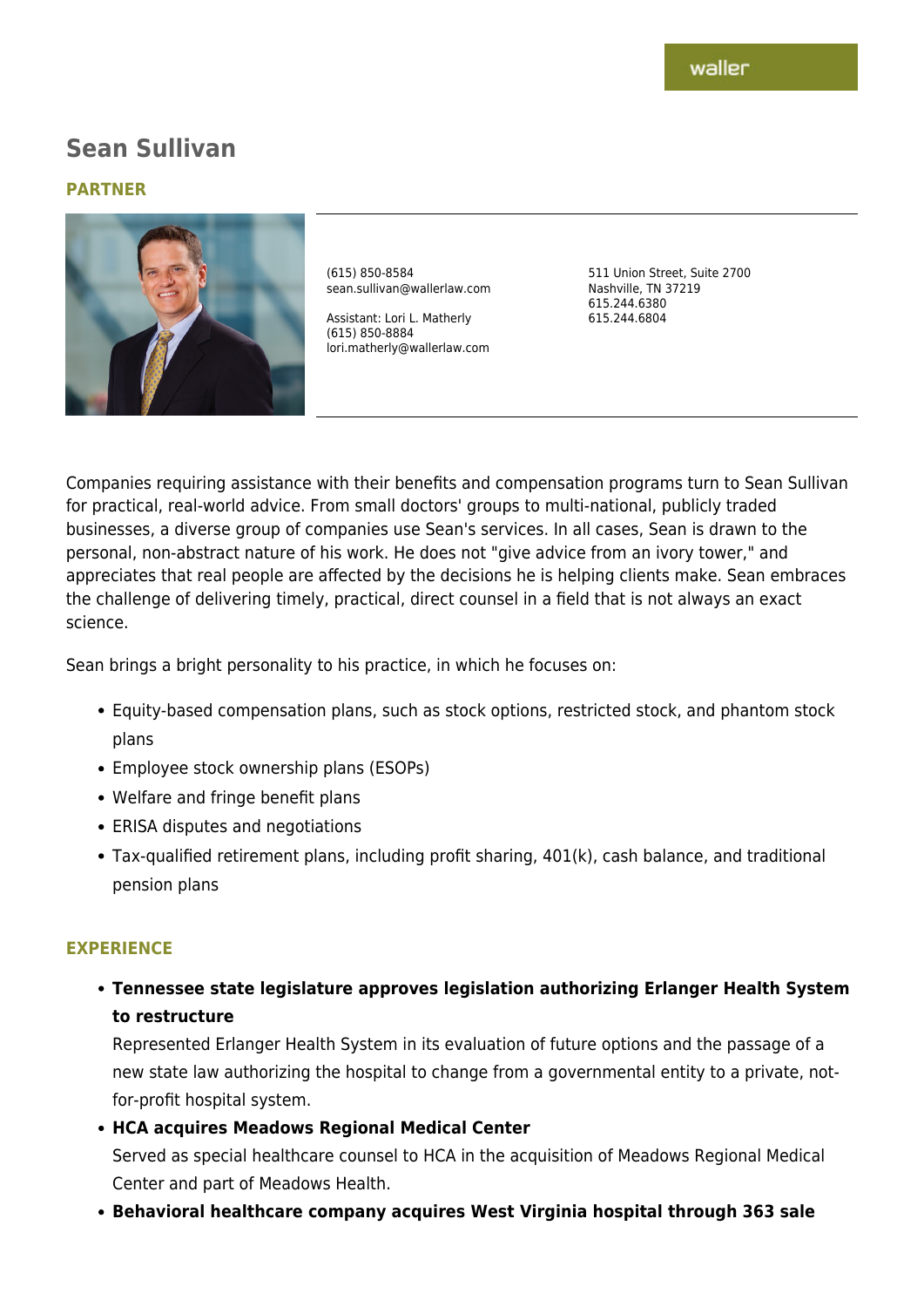Represented a behavioral healthcare company as the stalking horse purchaser of a West Virginia facility through a sale under Section 363 of the Bankruptcy Code.

## **Gen Cap America, Inc. acquires CoreMedical Group**

Represented Gen Cap America, a private equity firm, in its acquisition of CoreMedical Group, a leading healthcare staffing and recruiting agency specializing in travel and permanent placement for nurses, allied health professionals and physicians.

- **Jefferson Radiology, PC and Jefferson Imaging Associates acquired by MEDNAX, Inc.** Represented Jefferson Radiology, PC and Jefferson Imaging Associates in its acquisition by MEDNAX, Inc.
- **New Jersey Anesthesia Associates and its affiliated management company acquired by MEDNAX, Inc.**

Represented New Jersey Anesthesia Associates and its affiliated management company in its acquisition by MEDNAX, Inc.

**The Regional Health Network of Kentucky and Southern Indiana acquires Clark Memorial Hospital**

Represented the Regional Health Network of Kentucky, a joint venture between Norton Healthcare and LifePoint Health, in its acquisition of Clark Memorial Hospital in Jeffersonville, Kentucky.

**Duke LifePoint Healthcare acquires non-profit Conemaugh Health System for \$500 million**

Represented Duke LifePoint Healthcare in its \$500 million acquisition of Conemaugh Health System, west-central Pennsylvania's largest health system, including three hospitals, outpatient facilities and physician practices.

**Duke LifePoint Healthcare acquires non-profit Marquette General Hospital for \$483 million**

Represented Duke LifePoint in its acquisition of Marquette General Hospital in Michigan for \$483 million.

**Psychiatric Solutions sells to UHS for \$3.1 billion**

Represented Psychiatric Solutions, a behavioral healthcare services provider, in its sale to UHS for \$3.1 billion.

## **EDUCATION**

- LL.M., New York University, Taxation, 1998
- J.D., cum laude, University of Mississippi, 1997
- B.A., summa cum laude, University of Mississippi, 1994

## **BAR ADMISSIONS**